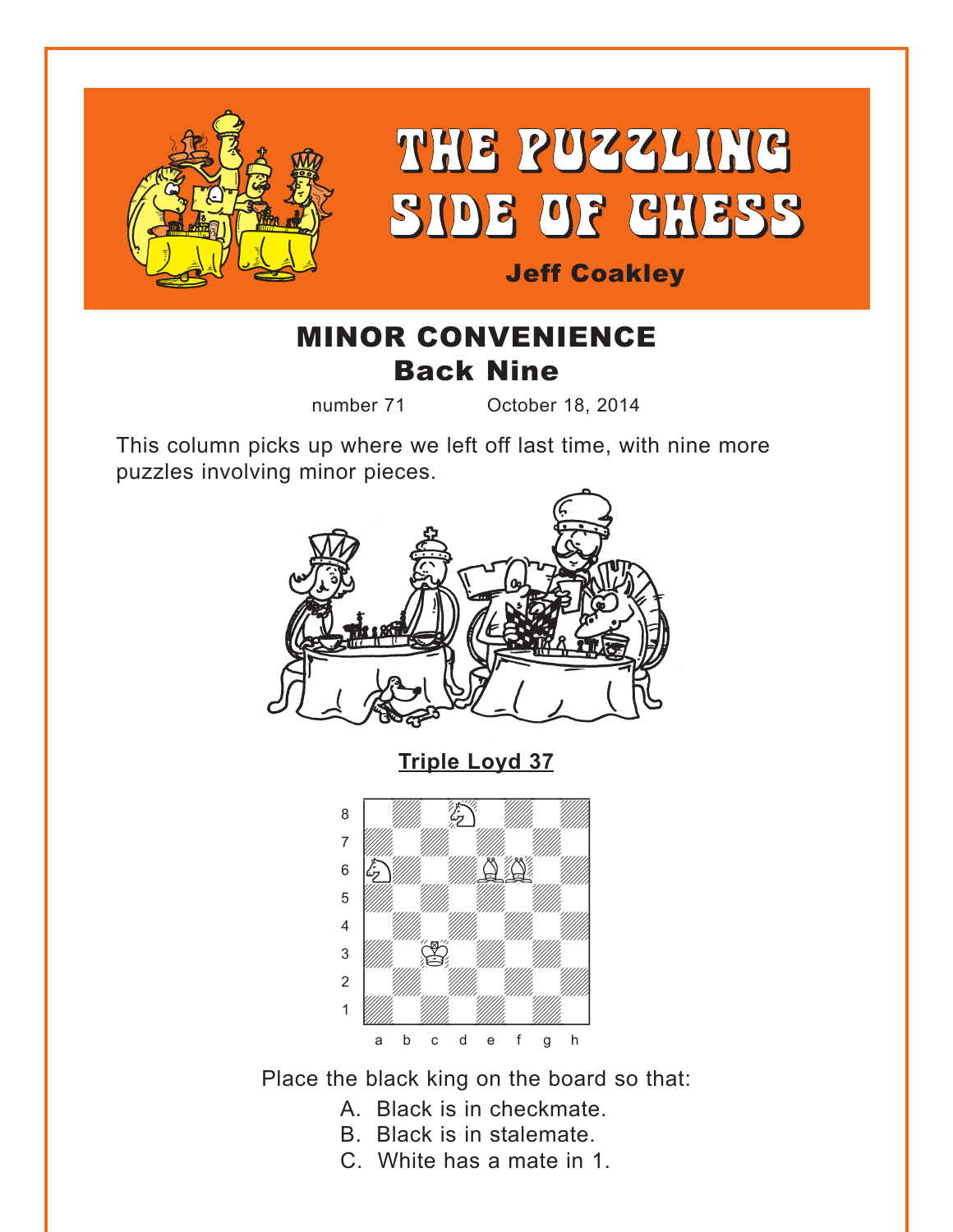# **[Triple Loyd 38](#page-6-0)**

<span id="page-1-0"></span>

Place the black king on the board so that:

- A. Black is in checkmate.
- B. Black is in stalemate.
- C. White has a mate in 1.

## **[Eight Minor Defensive Loop](#page-7-0)**



Place four bishops and four knights on the board so that each piece is defended exactly once and each piece defends exactly one other piece. Two of the bishops must be placed on light squares, the other two on dark.

The defensive chain will form a continuous loop.

Throughout the rest of the column, the two bishops must be placed on opposite-coloured squares.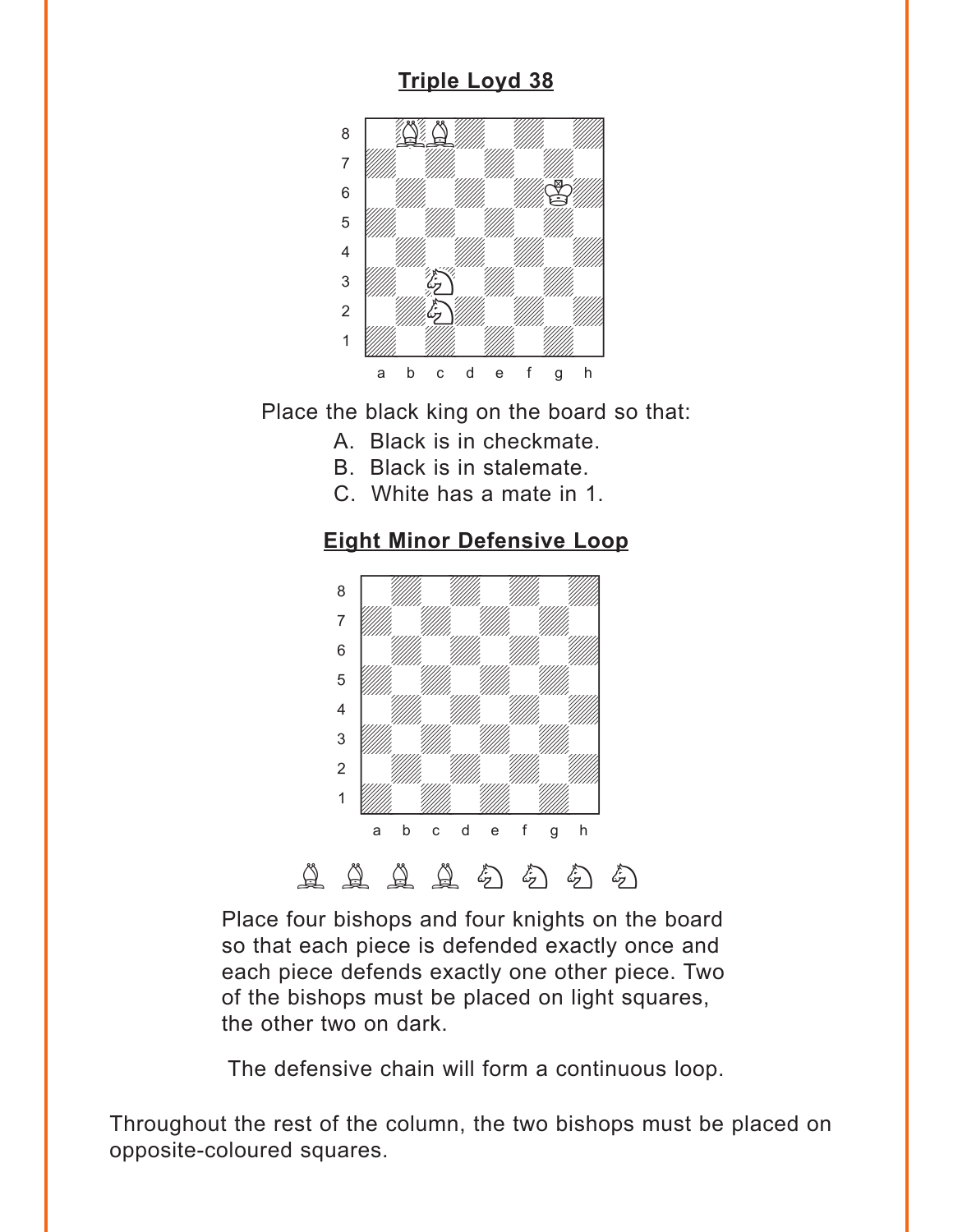#### **[BBNN Square Maximizer](#page-7-0)**

<span id="page-2-0"></span>

Place two bishops and two knights on the board so that ...

- a. the most squares are attacked.
- b. none of the pieces guard each other and the most squares are attacked.
- c. all of the pieces are guarded and the most squares are attacked.

A reminder for *part a*: a piece does not attack the square it stands on.



### **[BBNN Square Minimizer](#page-9-0)**

Place two bishops and two knights on the board so that ...

- a. the fewest squares are attacked.
- b. none of the pieces guard each other and the fewest squares are attacked.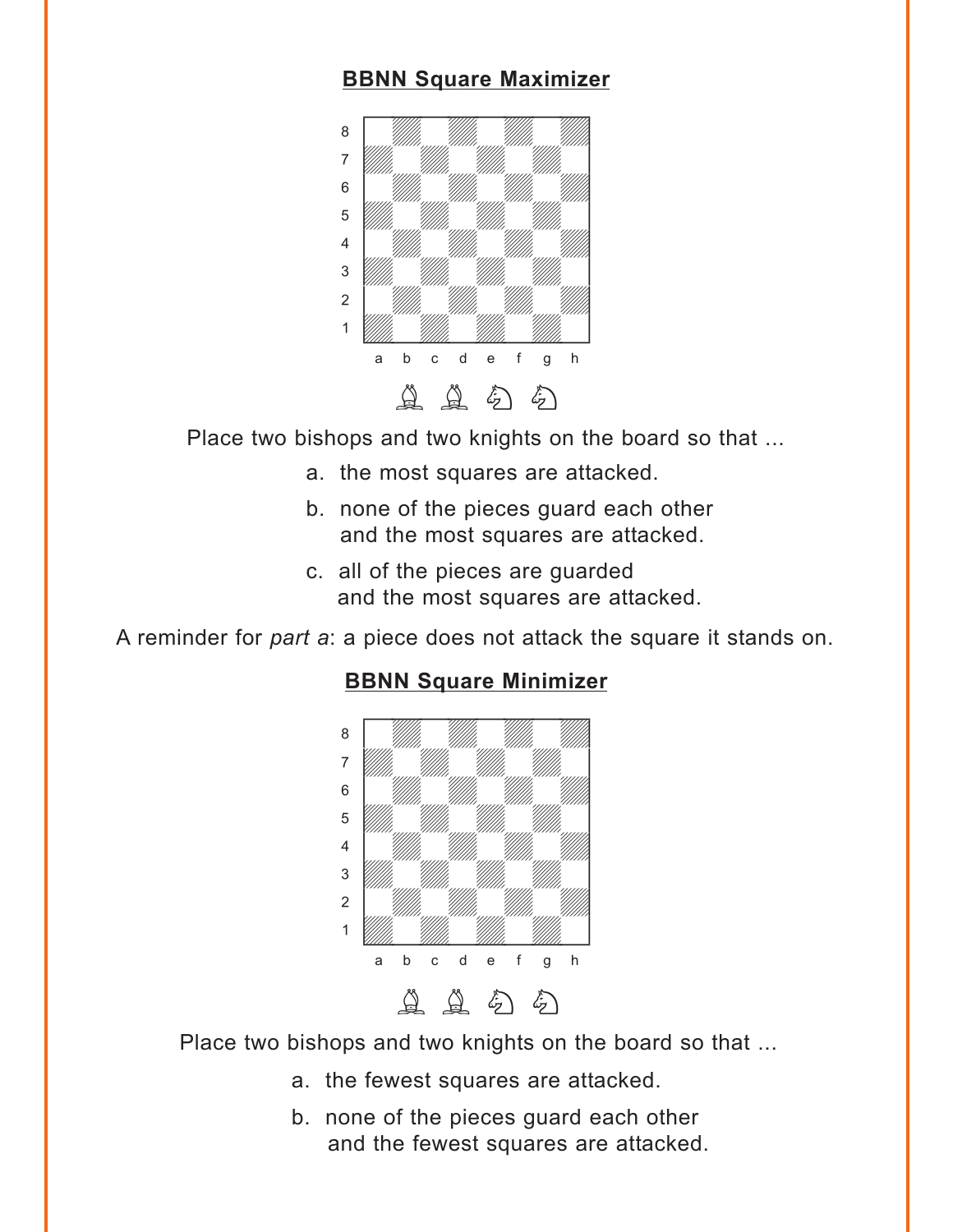#### **[BBNN Rank Attack](#page-10-0)**

<span id="page-3-0"></span>

Place two bishops and two knights on the board so that ...

- a. all squares on the 1st rank are attacked.
- b. the most squares on the 1st and 2nd ranks are attacked.
- c. the most squares on the first three ranks are attacked.





Place two bishops and two knights on the board so that ...

- a. the most squares along the edge of the board are attacked.
- b. the fewest squares along the edge of the board are attacked.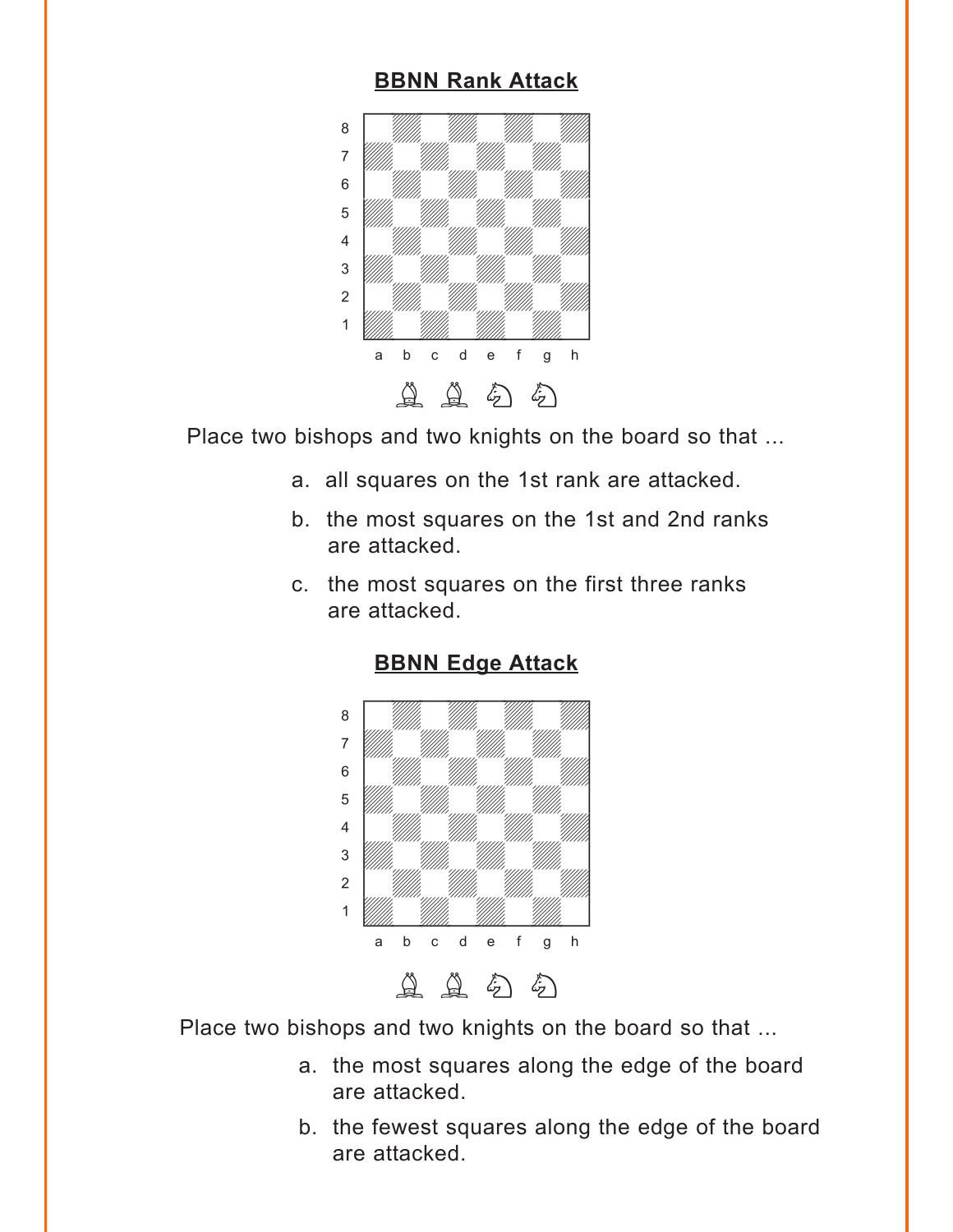<span id="page-4-0"></span>

*Chess rangers to the rescue.*



# **[Inverted Loyd 13](#page-12-0)**

Add two white bishops and two white knights so that White has mate in one.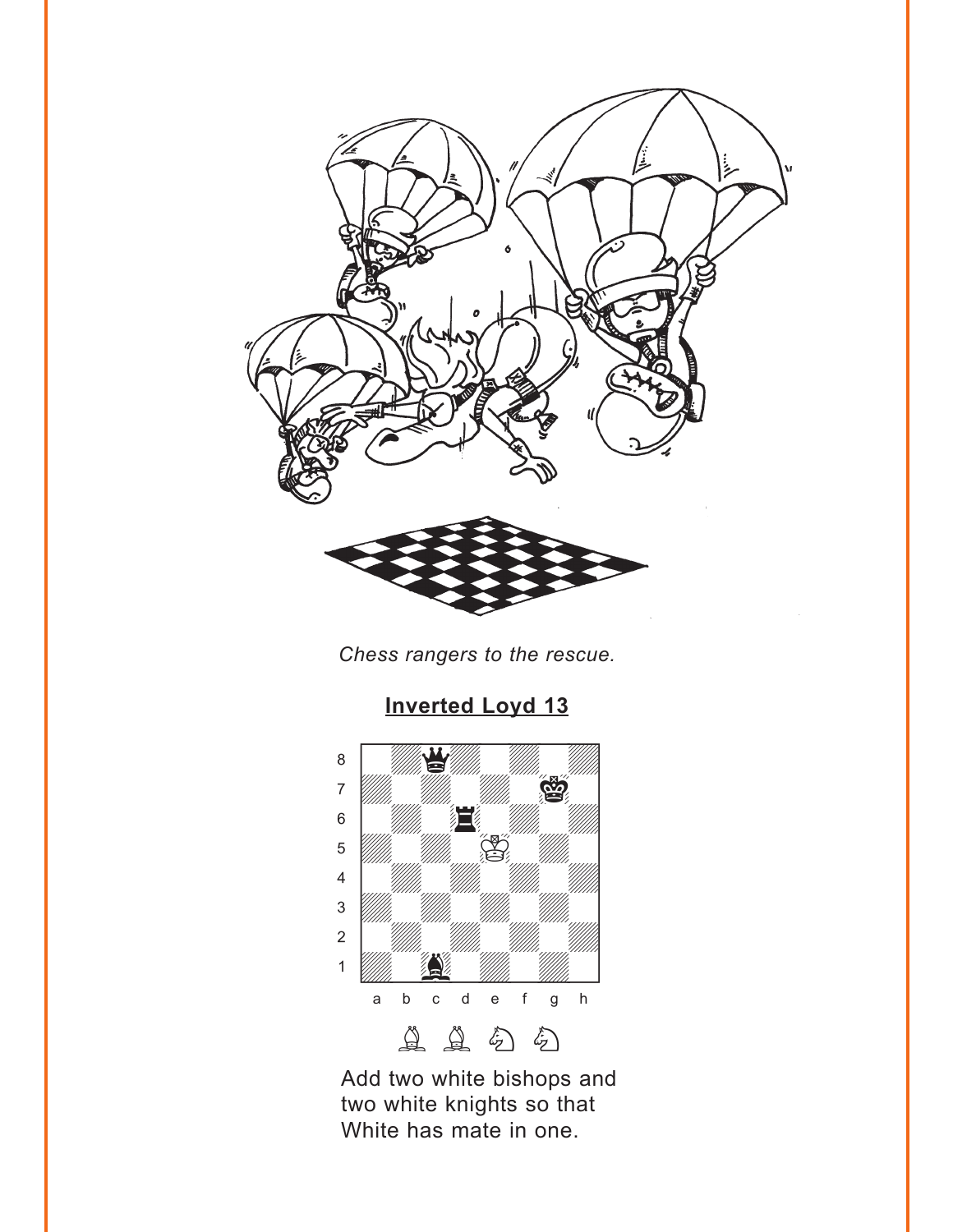<span id="page-5-0"></span>A reminder for anyone who might have skipped ahead to the final problem. The bishops must be placed on different colour squares.



**[Inverted Loyd 14](#page-13-0)**

Add two white bishops and two white knights so that White has mate in one.

Last call for the *2014 Chess Cafe Puzzlers Cup*.

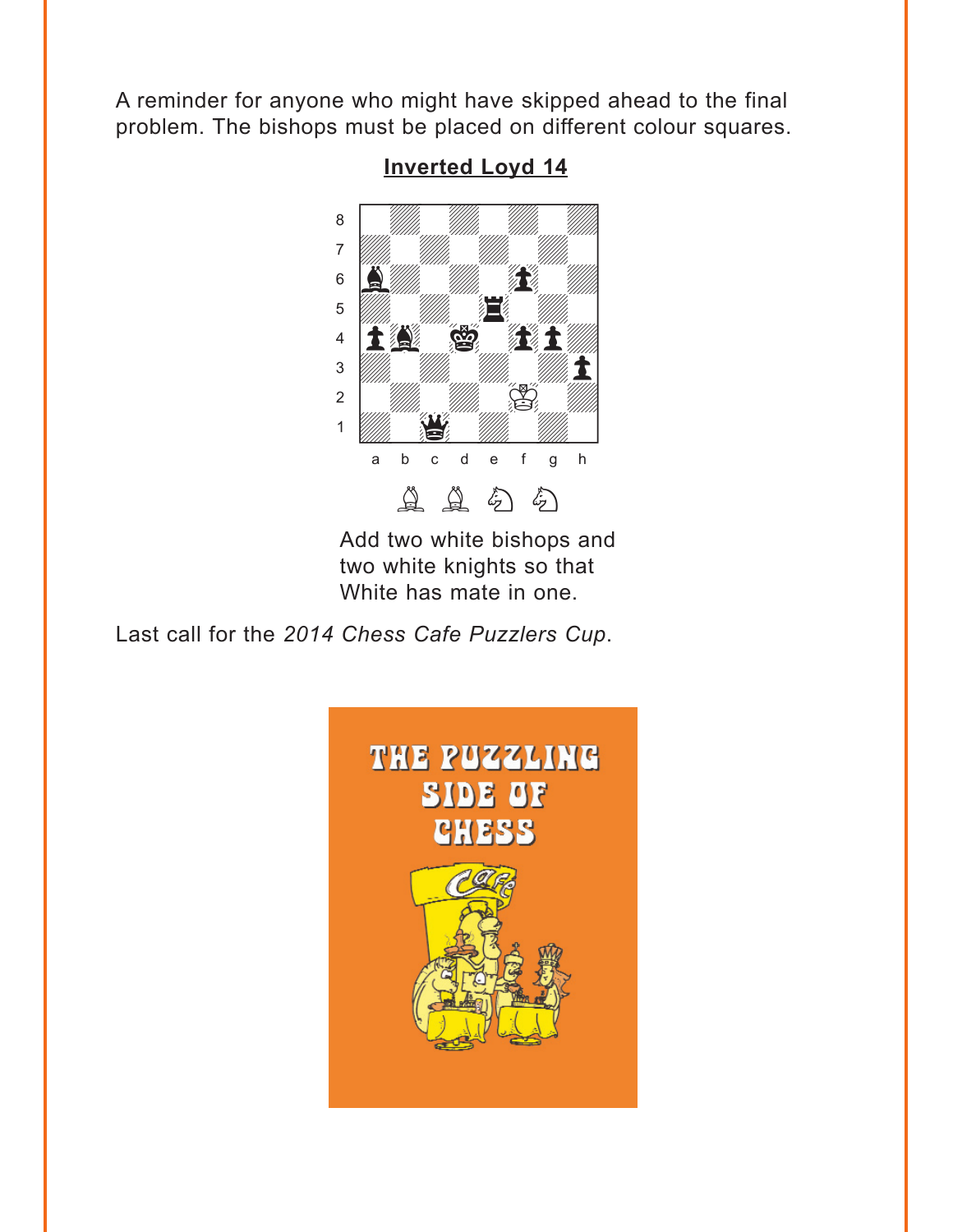# <span id="page-6-0"></span>**SOLUTIONS**

All puzzles by J. Coakley. Triple loyd 37 is from *CoakleyChess.com* (2011), triple loyd 38 from *Winning Chess Puzzles For Kids* (2006). The others are *ChessCafe.com* originals (2014).

*PDF Hyperlinks*. You can advance to the solution of any puzzle by clicking on the underlined title above the diagram. To return to the puzzle, click on the title above the solution diagram.



**[Triple Loyd 37](#page-0-0)**

Is it possible to get tired of *discovered king mates*?

**[Triple Loyd 38](#page-1-0)**



Another minor success.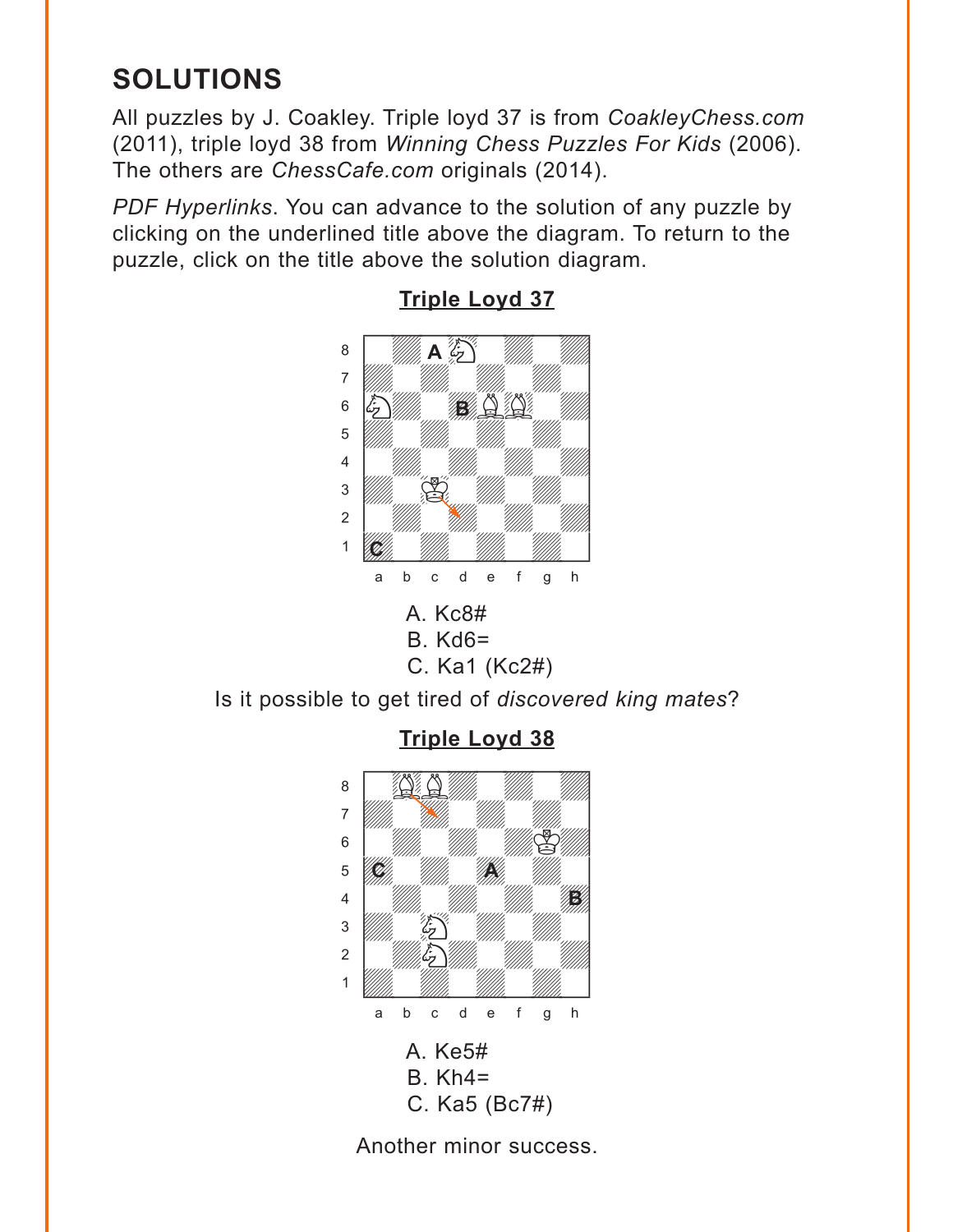# <span id="page-7-0"></span>**[Eight Minor Defensive Loop](#page-1-0)**



There are numerous solutions. A second symmetrical arrangement is Be1-Nc3-Ba4 Nc6-Bd8-Nf6-Bh5 Nf3.

For other *defensive loop*s, see column 67.

# **BBNN [Square Maximizer](#page-2-0)**



**a.** most squares attacked

38 attacked squares (including d5 e5)

The pattern is unique. With rotation, there are four different solutions.

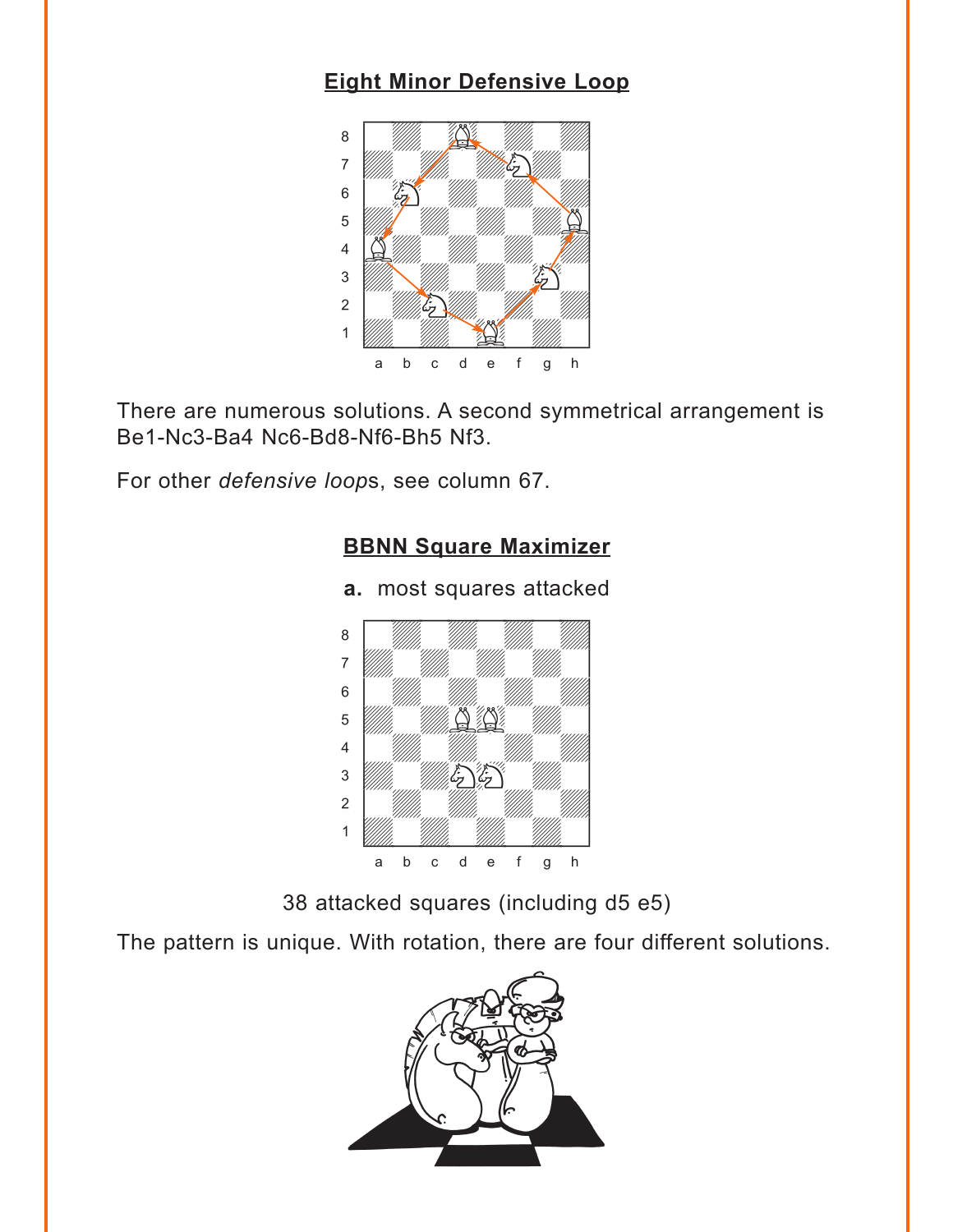## **BBNN [Square Maximizer](#page-2-0)**

**b.** most squares attacked, no piece guarded  $\frac{1}{\sqrt{2}}$ 



34 attacked squares

There are sixteen patterns (with bishops on opposite colours). Here are the six symmetrical arrangements.

Nc3 Bc5 Nf3 Bf5 (shown above) Bc3 Nc5 Bf3 Nf5 Nc3 Bd6 Be6 Nf3 Bc3 Nd6 Ne6 Bf3 Nc4 Bd4 Be4 Nf4 (solution for "most moves", column 70) Nc7 Bd4 Be4 Nf7



**c.** most squares attacked, all pieces guarded

36 attacked squares

There are four patterns. Only the diagrammed position forms a defensive loop.

Bd4 Be4 Nc5 Nc6 (shown above) Bd4 Be4 Nc5 Ne6 Bd4 Be4 Nb5 Nd6 Bd4 Bd3 Ne6 Nf4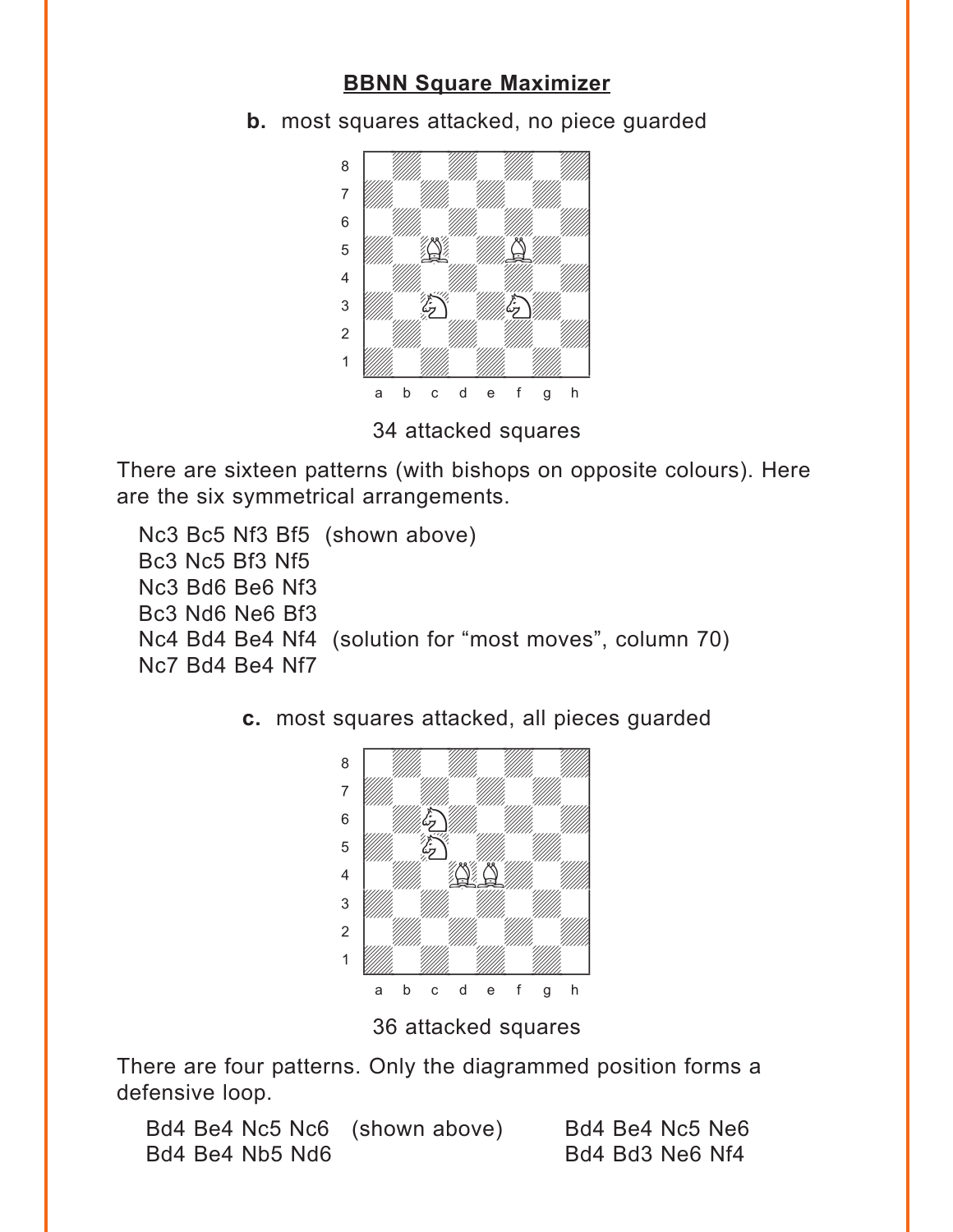#### <span id="page-9-0"></span>**[BBNN Square Minimizer](#page-2-0)**

**a.** fewest attacked squares



10 attacked squares (Also solution for "fewest moves" column 70).

**b.** fewest attacked squares, no piece guarded



14 attacked squares

There are three patterns.

Na1 Bd1 Be1 Nh1 Na1 Ba4 Be1 Nh1 Na1 Ba4 Bh4 Nh1

For more maximizers and minimizers, see columns 63, 67, 70.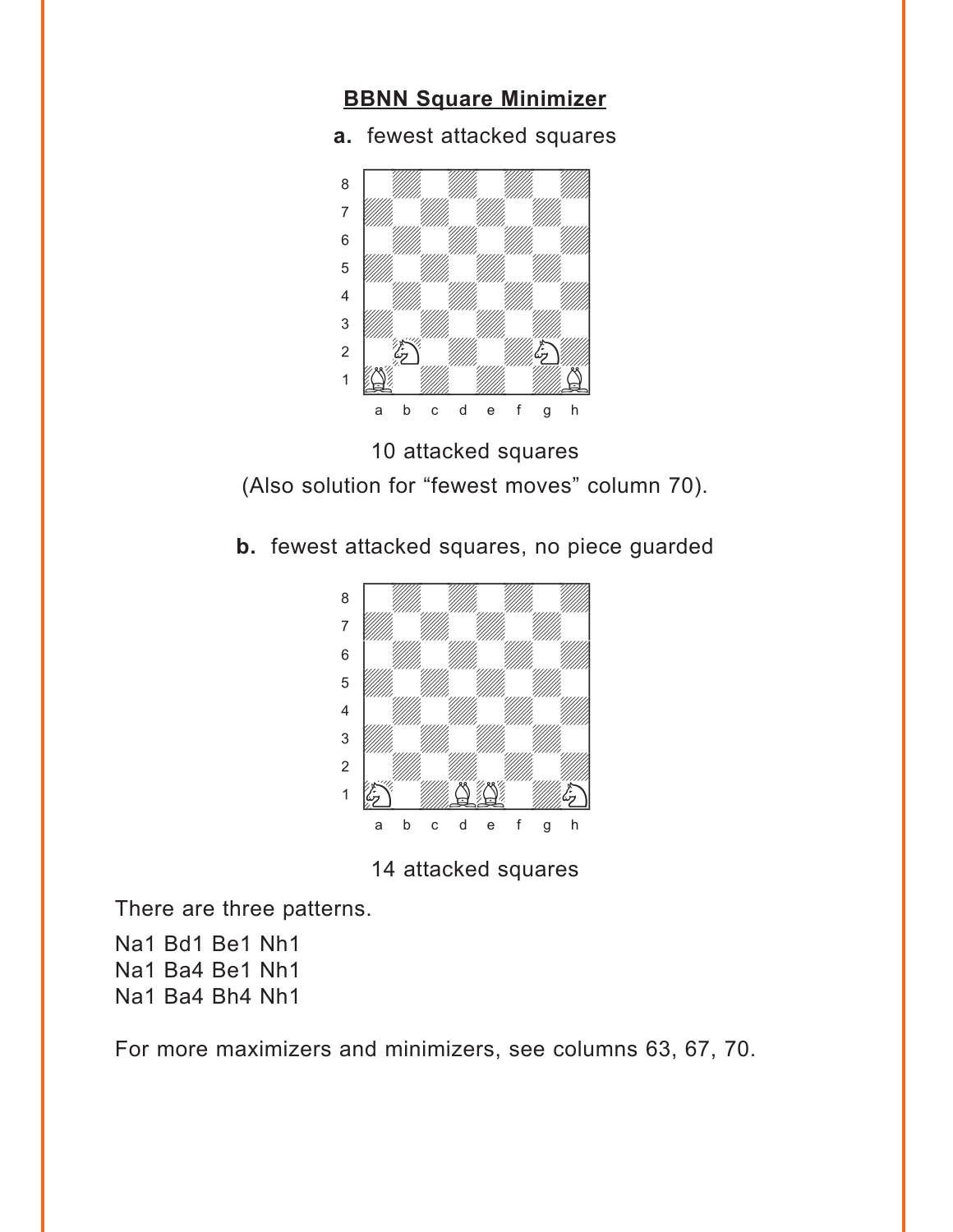#### **[BBNN Rank Attack](#page-3-0)**

**a.** 1st rank

<span id="page-10-0"></span>

All squares on the 1st rank are attacked.

Other solutions: Nb3 Bc2 Bf2 Ng3 Bb2 Bc2 Nf3 Ng3



**b.** 1st & 2nd ranks

13 squares on the 1st and 2nd ranks are attacked.

Only b2, f1, g1 are not attacked.

The solution is unique (and reflectible).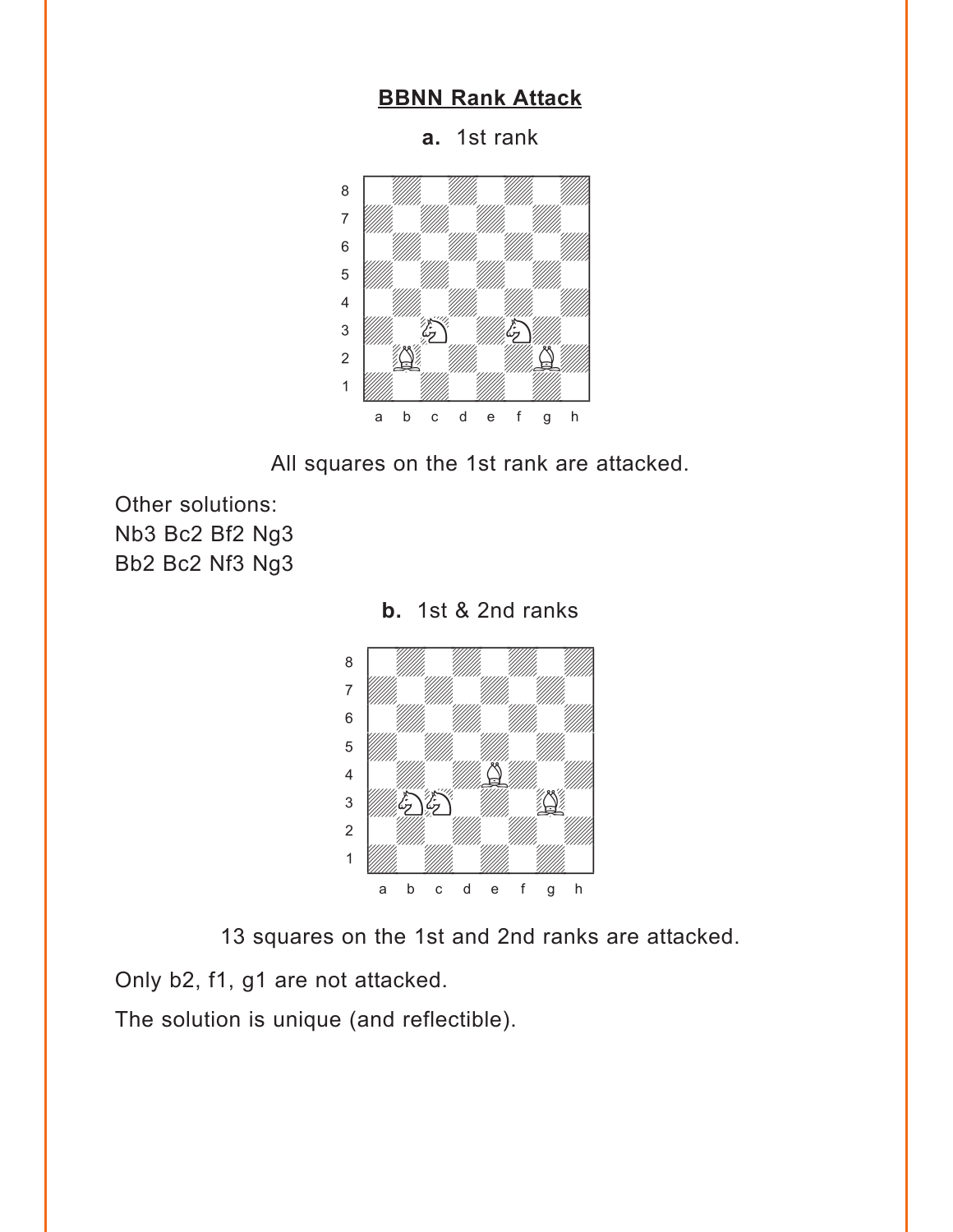#### **[BBNN Rank Attack](#page-3-0)**

**c.** 1st, 2nd, & 3rd ranks

<span id="page-11-0"></span>

18 squares on the first three ranks are attacked.

The six unattacked squares are a3 c1 d1 e1 f1 h3.

This solution is totally unique (non-reflectible).

#### **[BBNN Edge Attack](#page-3-0)**

**a.** most squares



16 edge squares are attacked.

The two knights must either be on f3 and c6, or on c3 and f6. In this diagram, the dark-square bishop could also be on g7. The light-square bishop has eight different options.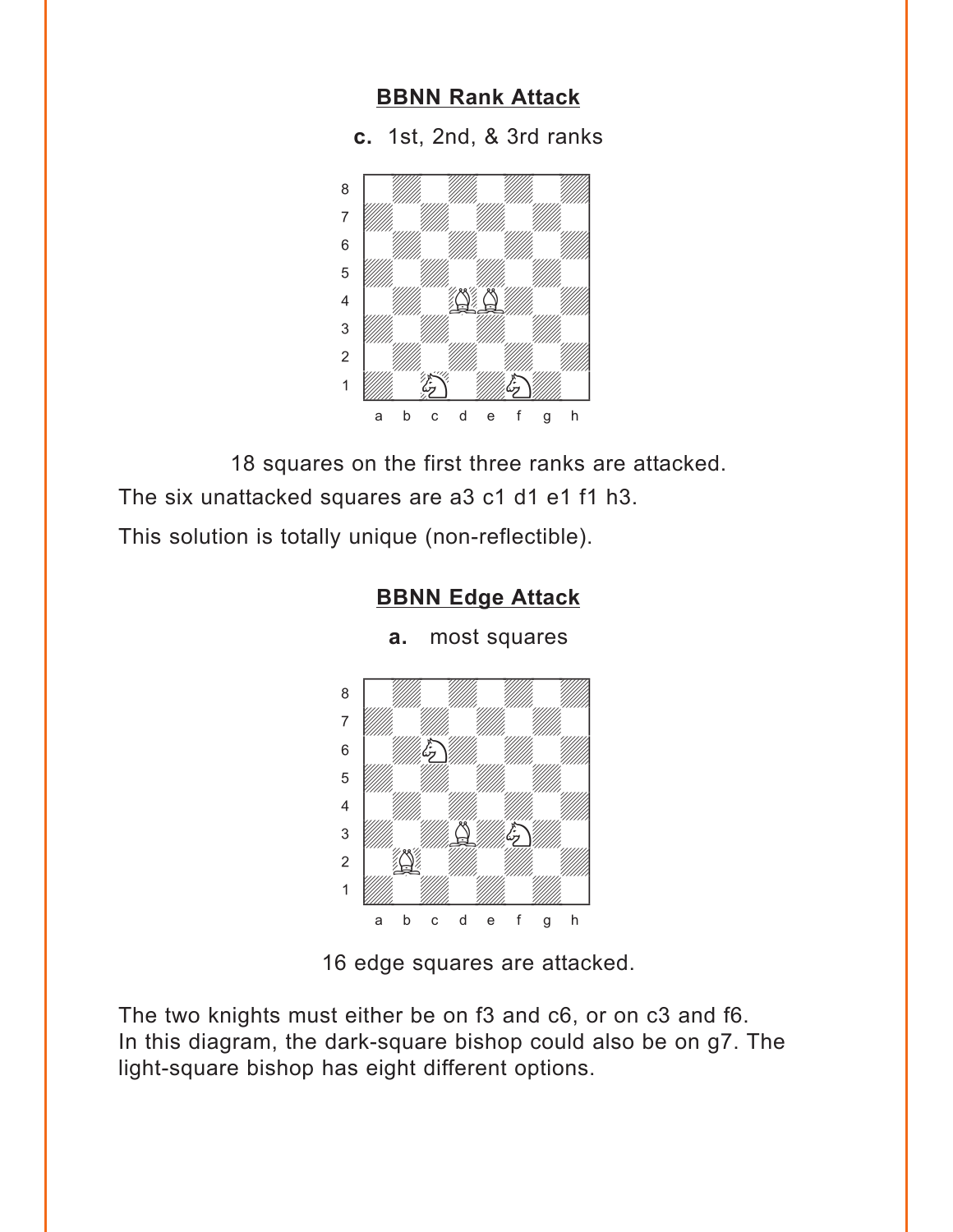# **[BBNN Edge Attack](#page-3-0)**

**b.** fewest squares

<span id="page-12-0"></span>

Zero edge squares are attacked.

The knights could also stand on d5 e5, on d4 d5, or on e4 e5.



# **[Inverted Loyd 13](#page-4-0)**

Add Be7 Be8 Nf6 Ng6 1.Bf8#